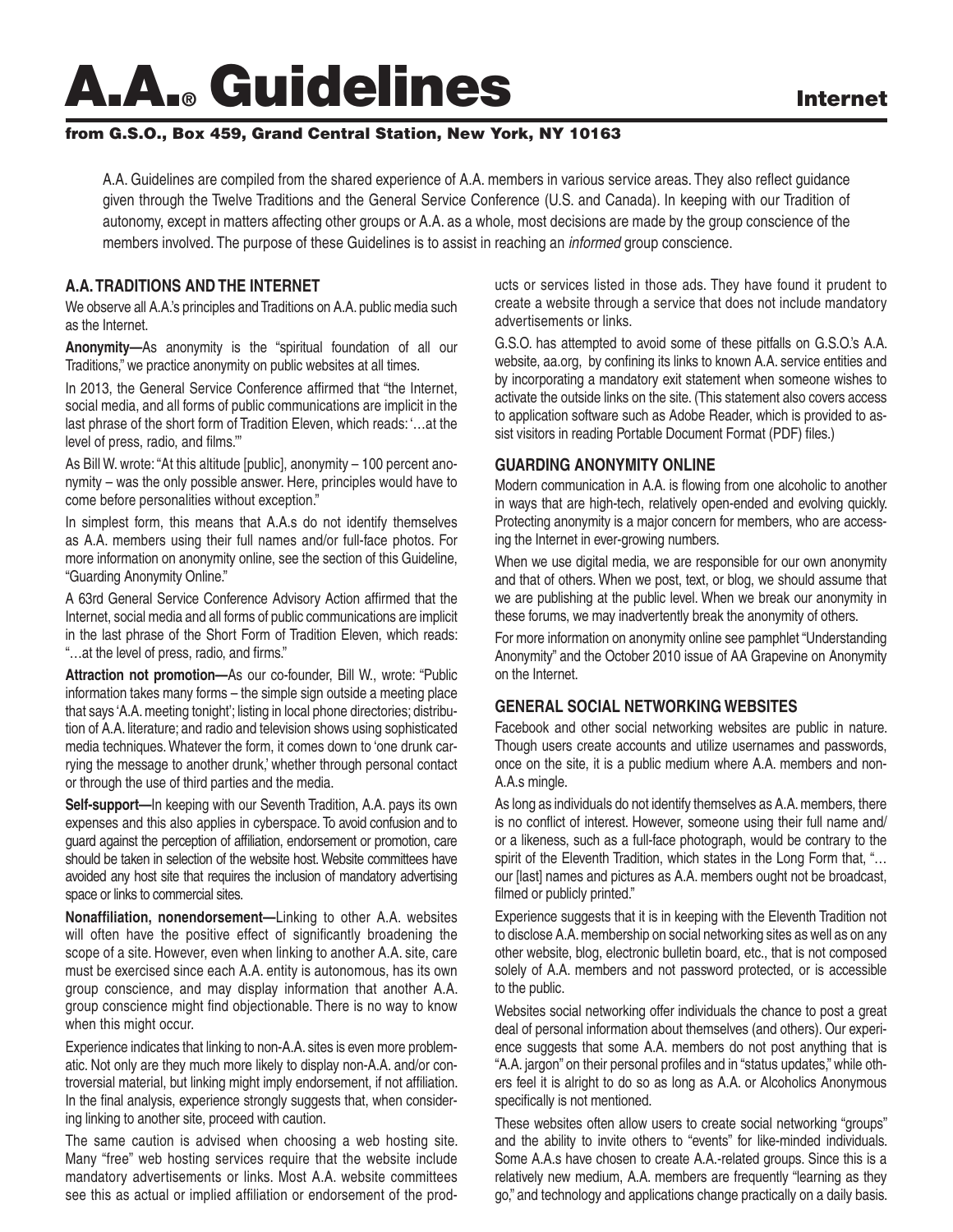Our experience has shown that the evolving nature of social networking platforms makes it difficult to provide specific guidelines for using such resources for A.A. purposes. Any A.A. group or member that is thinking about entering this public arena should closely consider the privacy policies of such sites, in light of A.A.'s tradition of anonymity. For example, social networking sites often provide full names and pictures of group members, contrary to A.A.'s practice of avoiding such disclosures in public media. Even "closed" or "private" groups might still reveal an individual's identity. Being well-informed *prior* to joining or starting such a group is the key to protecting your own anonymity, and that of others.

G.S.O. has received numerous complaints from concerned A.A. members regarding anonymity breaks online, inappropriate use of the A.A. name, and copyrighted materials and protected trademarks being improperly used on Facebook and other social networking websites. No local online A.A. or non-A.A. entity should purport itself to be a spokesperson for A.A. or act as if they represent the General Service Office, A.A.W.S., or the General Service Board. Each A.A. entity is autonomous and encouraged to make decisions by informed group conscience decision in light of the guidance provided in our Twelve Traditions.

A.A. members sometimes contact G.S.O. for suggestions on how to remain within the Traditions on Facebook and other social networking websites. Keep in mind that G.S.O. staff members are not "special workers" of the "technological wizards" variety, but they can act as a resource regarding A.A.'s Twelve Traditions and the shared experience of the Fellowship in the U.S. and Canada. How A.A.'s spiritual principles play out in new technologies needs to be carefully discussed by each A.A. individual or entity creating an online presence.

# **A.A. WEBSITES— SETTING UP A LOCAL WEBSITE**

Decisions in the Fellowship of Alcoholics Anonymous are usually made through an informed group conscience and the decision to create a website is no different. Whether area or district, central office or intergroup, A.A. experience suggests forming a committee to discuss all aspects of the project, including all possible concerns about the Traditions. Unless password-protected and for members only, an A.A. website is a public medium, and, therefore, requires the same safeguards that we use at the level of press, radio, and film.

Early on, it is important to agree upon a method for establishing the group conscience that represents the local A.A. community, and for informing local groups, districts and central/intergroup offices in an area (if affected) about the committee's progress. When the committee has reached a consensus about its role and responsibilities and the scope of the website, its findings are shared with the whole body (district, area, etc.) and a decision is made through an informed group conscience vote on whether to move ahead with the development of a website. As part of this process, committees may wish to bring technical questions to experts in the field. A guiding resource of shared A.A. experience regarding websites is the G.S.O. service piece "Frequently Asked Questions About A.A. Websites."

# **SPIRITUAL CONSIDERATIONS**

Based on A.A.'s strength and history of personal and intimate sharing, the spiritual nature of "one drunk talking to another" is an ongoing concern when discussing technology as a source of A.A. information. Even many Internet-savvy A.A. members say that they do not want the ease of new technology to detract from the one-on-one sharing that has been so essential to our Fellowship and our recovery from alcoholism. It is helpful to remember that there is no need to let the speed of technology dictate the speed of our actions.

Based on shared experience to date, website committees not only discuss the technical aspects of developing a website but also address questions related to preserving the spiritual connection created by one

alcoholic talking with another. Some committees have reported a loss of "personal touch" when relying too heavily on technology, while others report that they have found a balance that works for them. It will be up to a committee's informed group conscience to determine what A.A. content is useful and appropriate. The good news is that today's decisions can be reviewed, revised, abandoned or expanded. A committee can always try something for a certain length of time and then come back and determine how well it is working. This is the A.A. way!

## **WEBSITE ROLES AND RESPONSIBILITIES**

After an informed group conscience structure is in place to decide the contents, policies and procedures involved in setting up and maintaining an A.A. website, it has been suggested that a webmaster (web manager) be appointed or elected. The webmaster is responsible to the committee or the groups served.

One area has the following experience: Their website committee is composed of six A.A.s: the web chairperson, area Public Information (P.I.) chairperson, a current district committee member (D.C.M.), a past delegate, a current general service representative (G.S.R.) and an ad hoc member. The latter three individuals are selected by the website chairperson, and their term of service is two years. In addition, a webmaster, alternate webmaster and other ad hoc members are responsible for the day-to-day maintenance of the website. (Experience indicates this can be time-consuming if the webmaster is responsible for updating local meeting information.)

Some committees choose to create their own website guidelines, including: description of the site's purpose; details of the website's content; procedures for adding or removing content; committee rotation schedule; defining the difference between a website committee and a website maintenance team (e.g. webmaster and alternate); guidelines for the website committee and, if applicable, guidelines for the web team outlining its composition and responsibilities.

#### **SELECTING A DOMAIN OR BLOG NAME**

The choice of a domain name should, as other critical elements, be determined by an informed group conscience. To preserve Alcoholics Anonymous' trademarks and service marks, website committees are asked to avoid using the marks "A.A.," "Alcoholics Anonymous," and/or "The Big Book" in their domain names.

It has been our experience that many service entities have integrated lower case "aa" into their domain names along with other identifying information (e.g., www.aacentraloffice.org or www.area999aa.org). This has proved to be a positive resolution in support of A.A.'s trademarks and service marks.

## **USE OF COPYRIGHTED MATERIALS**

Copyright restrictions protect material displayed on website just as copyrights protect A.A.'s printed literature. Permission must be obtained from G.S.O. prior to including A.A.W.S. or A.A. Grapevine and La Viña material. A link to the A.A.W.S. Fair Use Policy can be found at the bottom of every page on www.aa.org.

Just as with A.A. newsletters, websites created by A.A. areas, districts and central/intergroup offices can quote a phrase, sentence or brief paragraph excerpted from A.A. literature – such as the Big Book (*Alcoholics Anonymous*), *Twelve Steps and Twelve Traditions, The A.A. Service Manual,* and Conference-approved pamphlets—without a prior, written request. When this occurs, the proper credit line should be included to ensure that A.A. literature copyrights are protected. After a brief quotation from a book or pamphlet, the following credit line should appear:

Reprinted from *(name of publication, page number),* with permission of A.A. World Services, Inc.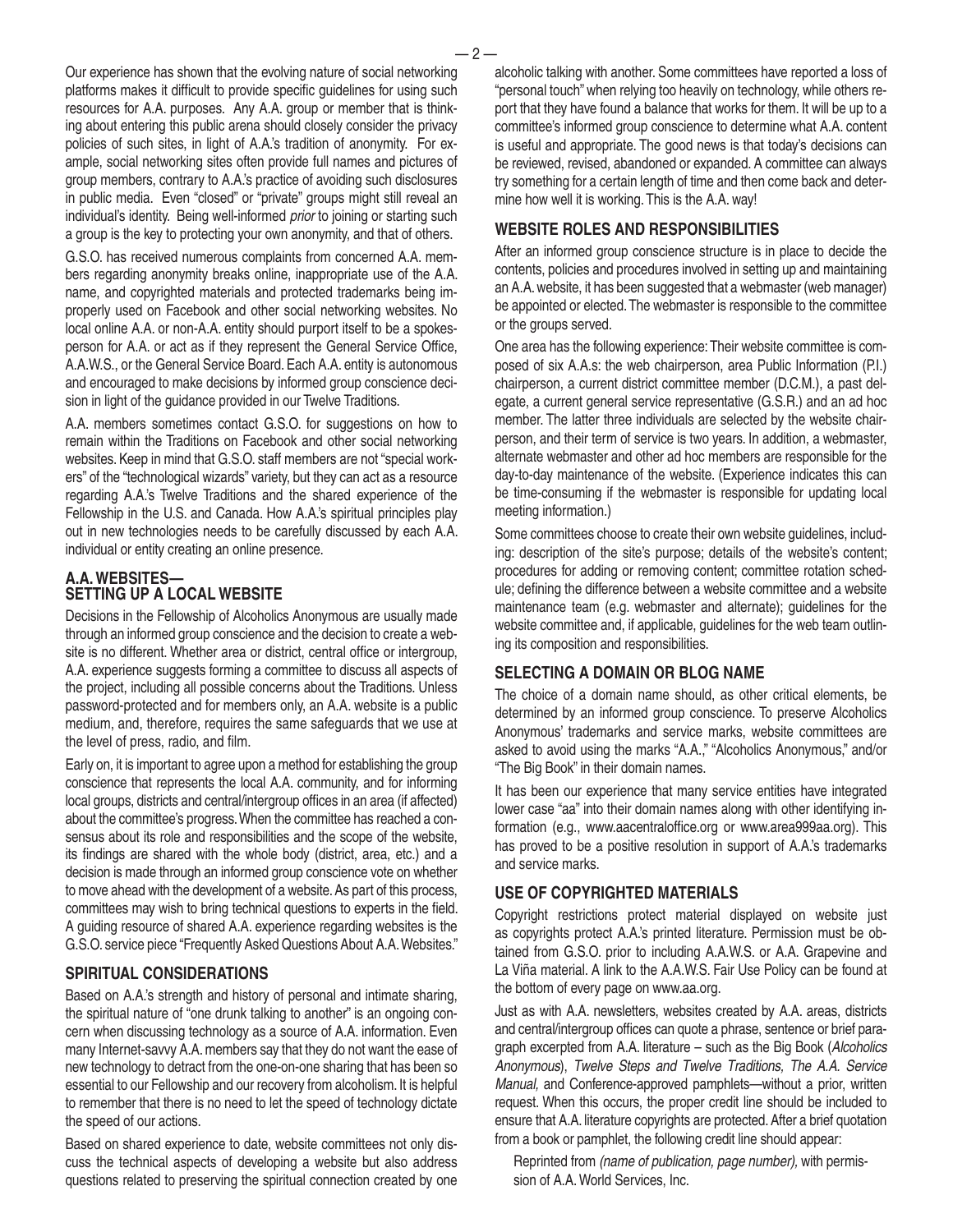As the A.A. Preamble is copyrighted by A.A. Grapevine, the following words should appear beneath the Preamble or any article reprinted from the Grapevine:

From the *(date)* Grapevine. Reprinted with permission of A.A. Grapevine, Inc.

We ask that you do not reproduce items that are currently available on the G.S.O. or A.A. Grapevine websites. Instead, link to the appropriate pages of the sites: www.aa.org and www.aagrapevine.org.

#### **POSTING SERVICE MINUTES AND REPORTS**

Deciding what contents to post on public websites requires careful consideration. As it is helpful when websites make minutes of meetings, reports and background material readily available to a broad population, it is also paramount to keep in mind that these documents may be posted in a public medium. Each document needs to be reviewed and edited to insure that the full names of A.A. members are not included.

Some committees have one version of minutes for A.A. members only, which includes full names and personal phone numbers and email addresses, and a second version of the report that omits names and personal contact information so that minutes can be placed on the committee's public website.

In addition to local A.A. members, please remember that the following individuals are A.A. members and that their full names and photographs should not appear in publicly posted reports or on publicly posted flyers: Class B (alcoholic) General Service Board Trustees, A.A.W.S. and Grapevine Directors, G.S.O. staff members and some Grapevine and La Viña employees. If there is any doubt about placing a person's full name in a report, it would be best to ask permission first.

Some committees may find it perfectly acceptable to post full names and personal contact information on a password-protected website meant for A.A. members only. This will be up to the informed group conscience to decide.

#### **PERSONAL PHONE NUMBERS ON A.A. EVENT FLYERS**

Until relatively recently, A.A. members usually had little concern about placing their first names, last initials and personal phone numbers on flyers announcing upcoming A.A. events, since these flyers were typically given out only in A.A. meetings, left on tables at other A.A. events or distributed to members. Today, event flyers can be easily uploaded and viewed on websites, accessible to the general public.

Due to search services on the Internet, it is now possible to utilize phone numbers to find out a person's identity, including full names and, possibly, other personal information. If A.A. members become increasingly uneasy with personal phone numbers being placed on flyers, event committees may need to look into alternate ways of providing contact information such as an event email address.

#### **"PRIVATE" SECTIONS OF A.A. WEBSITES**

G.S.O. has heard of some districts and areas that have designated certain parts of their websites as "private," which require the use of usernames and passwords to gain entrance. In some instances, the only requirement to receive a username and password is to state to the webmaster or another trusted servant that you are an A.A. member. In other cases, access is only available to those holding specific service positions.

Website committees that are considering creating password-protected sections of their websites may wish to consider: what content is private and what is public; who will be given access to the private information, and how; and how usernames and passwords will be communicated, stored and/or maintained.

Some websites use these private sections to change or update meet-

ing information or trusted servant contact information. When giving the ability to a service worker to change content on a website or database, committees may wish to proceed with care. Members with the ability to change content may need training on the software used, and the committee may want to designate someone to review the data for accuracy.

To date, G.S.O. has not heard of any major problems regarding non-A.A.s retrieving confidential A.A. information from these private sections. However, website committees may wish to discuss how they will safeguard confidential A.A. information, and how to avoid a breach in security.

A.A.'s shared experience thus far is that some A.A. members feel comfortable using their full names and giving personal contact information on a password-protected A.A. website. However, other members are less comfortable providing this information for communication purposes, even for a password-protected site. Committees usually exercise care in helping members learn about new modes of communication, and continue to offer members the option of receiving A.A. correspondence by mail if preferred.

G.S.O. has some experience with private, password-protected A.A. sites. First, the A.A.W.S. Directors and then the General Service Board of Trustees agreed to receive their background information via a "dashboard"—a username/password protected electronic communication tool. In 2008, the General Service Conference members also received their background information on a private dashboard for the first time. (All Conference members were also given the choice of receiving their background on CD and/or on paper.)

#### **ANONYMITY AND EMAIL**

Electronic mail is a widely used and accepted method of communication. It is now used regularly as a service tool in A.A., but as with any service, we need to ensure the Fellowship's Traditions are maintained while still receiving the most benefit from this form of communication.

When using email it is necessary to consider the anonymity of the recipients of messages. Sending messages to multiple recipients that disclose the email addresses of everyone on the addressee list is a potential break of someone else's anonymity. Therefore, it is a good idea to obtain a recipient's explicit permission before using his or her email address for A.A. correspondence, especially if it is a workplace email address. When sending A.A. mail to multiple recipients who wish to remain anonymous, use can be made of the BCC (Blind Courtesy Copy) option available on most computers.

#### **EMAIL IN A.A. —ACCESS, ADDRESSES AND ROTATION**

It is not necessary to own a personal computer or laptop to utilize email. Many A.A. members in service who do not have computers use free email services to obtain an email account and specifically designate it as their A.A. email service. A.A. members can check their email accounts at public libraries, Internet cafes, and anywhere else Internet service is available.

For A.A. service positions, generic email addresses can be passed from one trusted servant to another at rotation time. For example, the sample email address and account for pichaird10a7@area999.com could, upon rotation, be passed on, maintaining the email address identity for the position, one rotation to the next.

#### **USING FULL NAMES IN EMAILS TO PROFESSIONALS**

It is suggested that email communication with professionals is similar to a letter-mailing project with two caveats: 1) emails can easily be forwarded, and 2) the contents of emails can easily be cut-and-pasted, changed and/or uploaded to websites.

Professional "friends of A.A." have shared that, for the purposes of Cooperation With the Professional Community (C.P.C.) or Public Information (P.I.) service, it lends credibility to the letter or email if a full